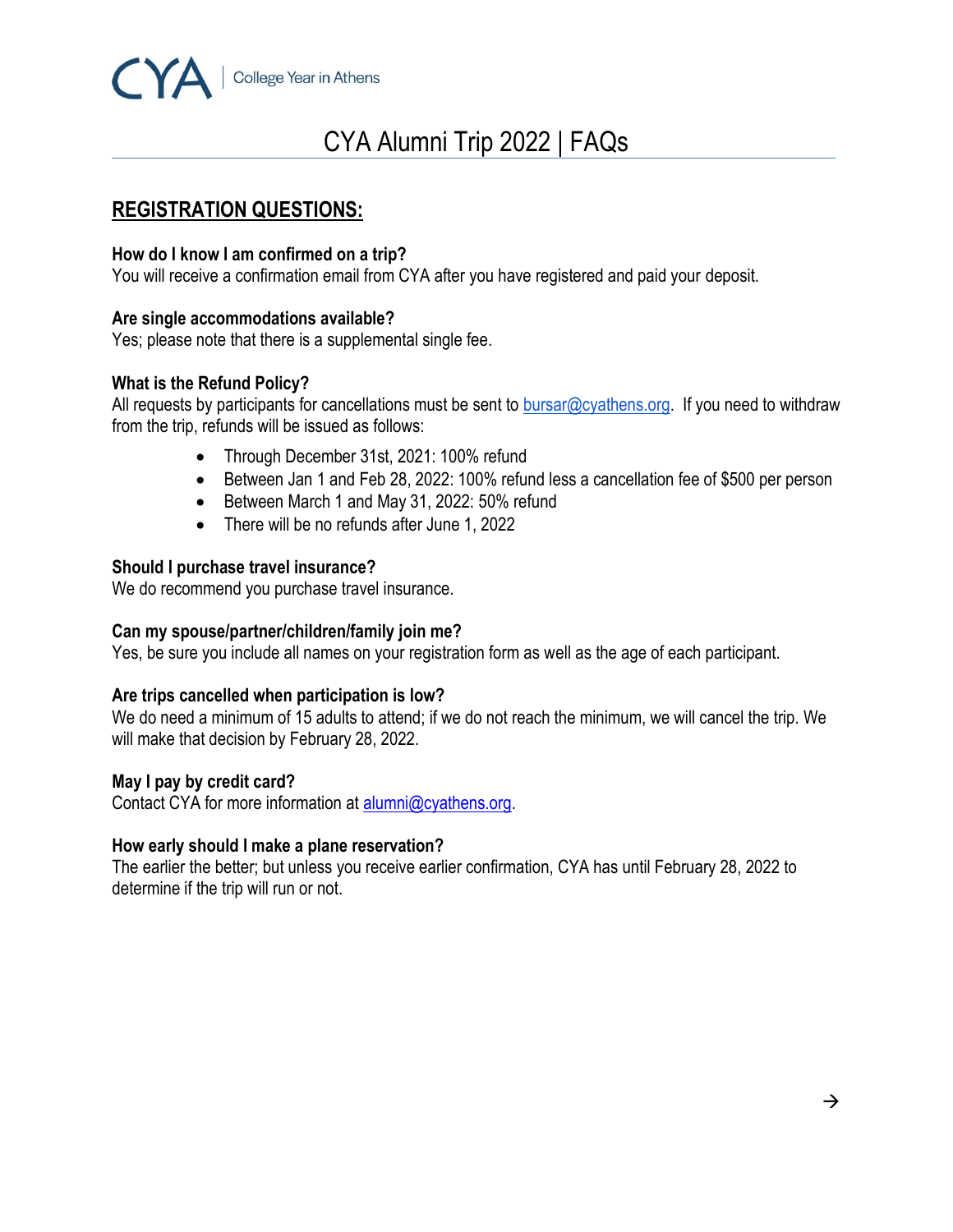

# **ITINERARY QUESTIONS:**

#### **If I arrive early, can I stay in a CYA apartment?**

Apartments will not be available earlier, as they are being used for summer courses.

# **If I stay longer, can I stay in a CYA apartment?**

Yes, based on availability. The earlier you book, the better chance you will have to get an apartment. Contact Vasso Matrakouka at [vmatra@dikemes.edu.gr](mailto:vmatra@dikemes.edu.gr) to request availability and cost for the period after the end of the trip and make arrangements.

# **Can I end the trip in Nafplion on July 30 instead of returning to Athens on the 31st?**

Yes, but you must inform us before arrival in Athens. You must check out of the CYA apartment on July 28, 2022, and you will not be included in the return bus trip to Athens on July 30, 2022. The check-out time at the hotel in Nafplion is at 11am on July 30. There will be no change in the participation fee.

#### **If I want to arrive a few days earlier or stay a few days later, can you help me do that?**

We can help you with suggestions and some details, but you must secure your own housing/tours/etc. You can contact Ms. Anna Dimogotsi at American Holidays for local travel agent assistance (boat or airplane tickets, lodging etc.) at [amerhol@otenet.gr](mailto:amerhol@otenet.gr) or +30 210 7291317 and +30 210 7233863.

# **Can I participate but stay in a different hotel/housing?**

Yes, you may. You need to inform us when you register in order to get the Package II rate.

#### **Can I take the trip if I have a disability or special need?**

We recommend you discuss this with our staff. Although we will make every effort to accommodate you, there are some limitations due to the nature of on-site excursions and the infrastructure of Athens that may make it difficult. Please email Erica at [alumni@cyathens.org.](mailto:alumni@cyathens.org)

# **What are the physical demands of the itinerary?**

There will be early mornings and late nights, much walking (some of it on uneven terrain), climbing steps, and it can get extremely hot in Athens.

# **How many people will participate in the program?**

We need a minimum of 15 adults.

# **Is it possible to deviate from the itinerary?**

If you choose to do something else at a time that we have something scheduled, we ask that you let us know ahead of time so that we are not holding the bus or group unnecessarily.